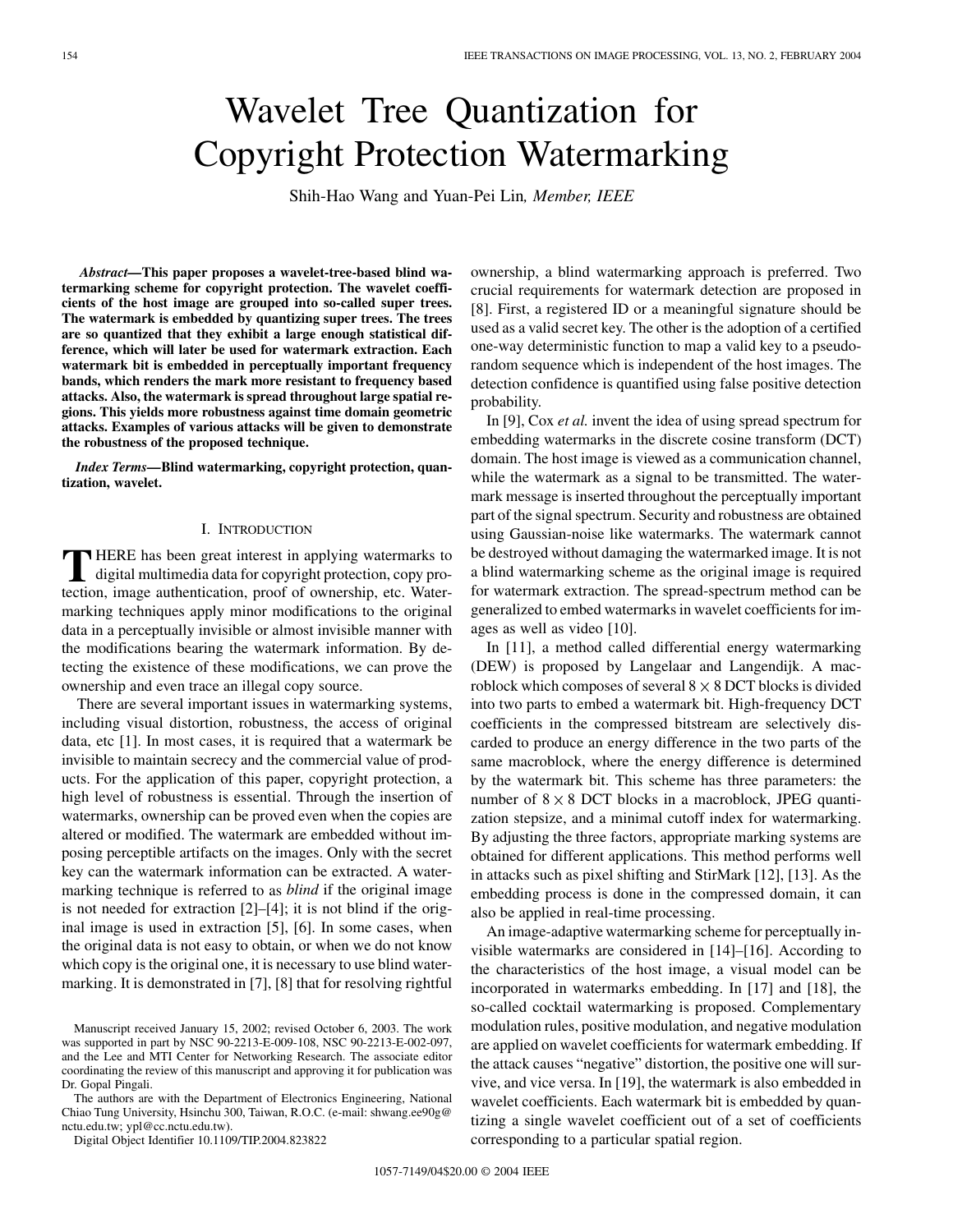

Fig. 1. Block diagram of the proposed encoder.



Fig. 2. Block diagram of the proposed decoder.

In this paper, we propose a wavelet-based blind watermarking scheme for the application of copyright protection. The wavelet coefficients of the host image are grouped into so-called super trees. Watermark bits are also embedded by quantizing wavelet coefficients, similar to [[19\]](#page-11-0), but here all the coefficients in super trees are quantized. The trees are so quantized that they exhibit a large enough statistical difference. The resulting difference between quantized and unquantized trees will later be used for watermark extraction. Using the disparity between super trees to extract the watermark is similar to the method in [\[11](#page-10-0)], which uses energy difference between macroblocks for watermark extraction. A binary decision is made based on the extracted watermark to prove ownership. A false positive detection probability is used to quantify the detection confidence. The tree marking technique spreads the watermark in wavelet coefficients of perceptual importance. The watermark will be more resistant against attacks that remove certain frequency components. Furthermore, the tree-marking approach is based on wavelet trees, which encompass large spatial areas. This yields more robustness against geometric attacks such as pixel shifting and image rotation. The proposed watermarking technique is also resistant against various common attacks as will be demonstrated in the examples. These include nongeometric attacks, e.g., lossy signal compression, histogram modification, etc., and geometric attacks that introduce small geometric distortions. Some preliminary results of this paper can be found in [[20\]](#page-11-0).

This paper is organized as follows. In Section II, the proposed watermarking scheme for copyright protection is introduced. We derive the maximum likelihood decoder in Section III. The extraction algorithms are given in Section IV. In Section V, the performance of the proposed watermarking method is evaluated by applying various attacks on watermarked images, including nongeometric and geometric attacks. A conclusion is given in Section VI.

#### II. WATERMARKING USING TREE QUANTIZATION

In the proposed tree watermarking scheme, the host image is transformed into wavelet coefficients using a discrete-time wavelet transform (DTWT). The watermark is embedded in the wavelet coefficients. The wavelet coefficients are grouped into so called super trees. Each watermark bit is embedded using two super trees. Depending on the value of the watermark bit  $w_n$ , one of the super trees is quantized with respect to a quantization index  $q_n$ . The index is such that the two super trees exhibit a large enough statistical difference, which will later be extracted for the decision of  $w_n$ .

Fig. 1 illustrates the embedding procedure. The watermark W is a binary PN sequence of  $\pm 1$ . The seed of the sequence can be generated by mapping a meaningful signature or text through a certified one-way deterministic function [[8\]](#page-10-0). Fig. 2 illustrates the extraction procedure. After a watermark  $W'$  is extracted, it is compared with the owner's watermark  $W$ , and a normalized correlation coefficient between the stored watermark  $W$  and the extracted one  $W'$  is computed. If the correlation is above a chosen threshold, we determine that the watermark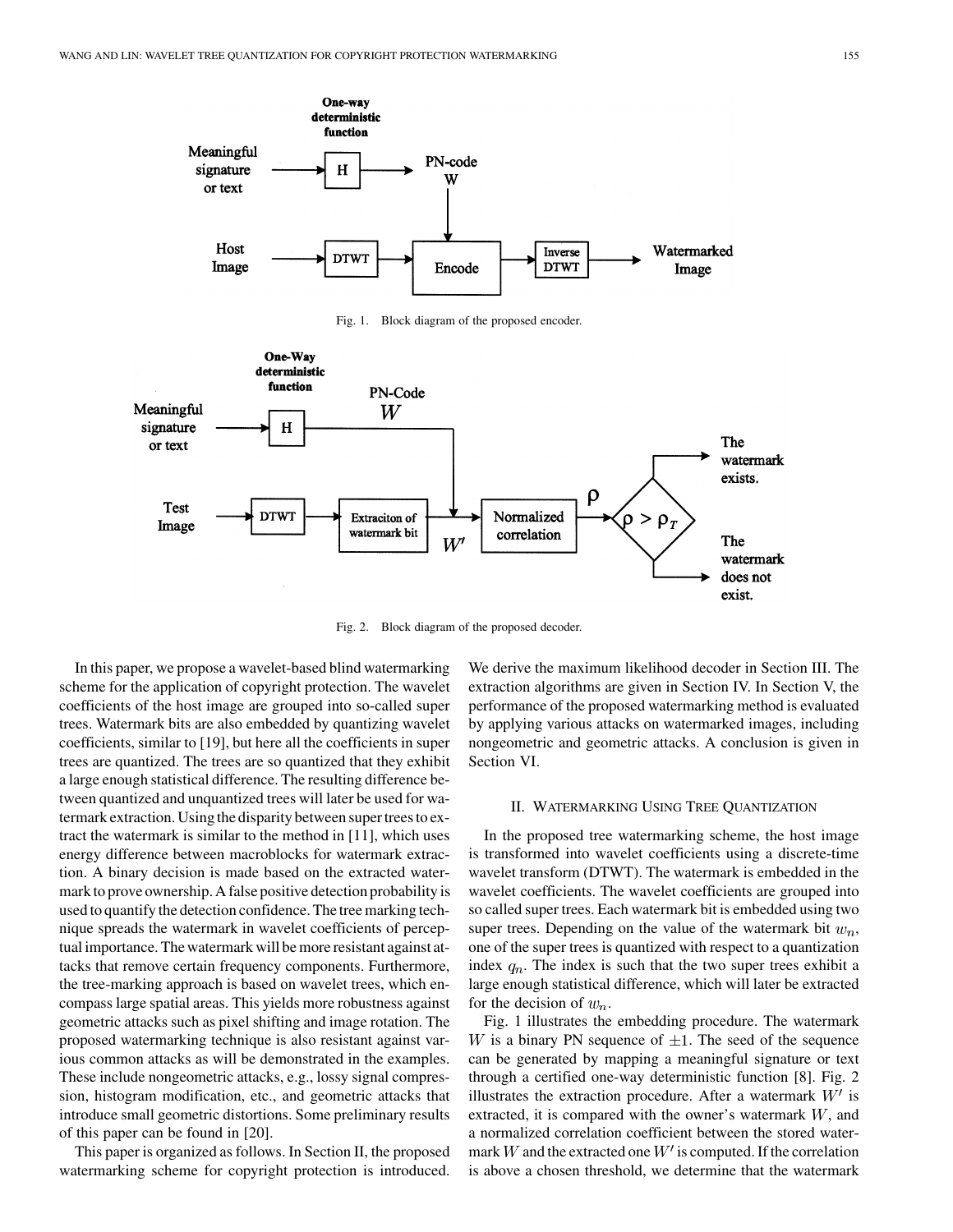

Fig. 3. (a) A four-level wavelet decomposition and the resulting 13 subbands. (b) The 13 frequency bands corresponding to the subbands in (a).

exists. The choice of the threshold depends on the desired false positive probability.

For the convenience of illustration, we will use a discrete time wavelet transform of four levels (see [[21\]](#page-11-0) and the references therein for details of wavelet transforms). A  $512 \times 512$  image will be used as an example. With a four-level decomposition [Fig. 3(a)], we have 13 frequency bands as shown in Fig. 3(b). We will use the coefficients in bands labeled as  $C_{i,j}$  in Fig. 3(b) for watermarking. The coefficients in high-frequency bands are not used as they often contain little energy. If we place the 13 subband images in their corresponding slots in Fig. 3(b), we get  $a 512 \times 512$  array of wavelet coefficients in Fig. 4. We group the coefficients corresponding to the same spatial location together (Fig. 4). Fig. 5(a) shows an example of a group with one coefficient from  $C_{4,3}$ , 4 coefficients from  $C_{3,3}$ , and 16 coefficients from  $C_{2,3}$ . There are 21 coefficients in each group. Coefficients of the same group correspond to various frequency bands of the same spatial location. The total number of groups is equal to the number of coefficients in  $C_{4,1}$ ,  $C_{4,2}$  and  $C_{4,3}$ , each of which has  $32^2$  coefficients. There are a total of  $3 \times 32^2 = 3072$  groups. We order the groups in a pseudorandom manner. A pseudorandom order of the numbers from 0 to 3071 can be obtained by repeatedly generating random numbers and taking modulo 3072. If a number between 0 and 3071 has appeared already, the number is discarded. We do this until we have a set of numbers from 0



Fig. 4. Illustration of grouping wavelet coefficients that correspond to the same spatial area.



Fig. 5. (a) A group of wavelet coefficients with one coefficient from  $C_{4,3}$ , 4 coefficients from  $C_{3,3}$  , and 16 coefficients from  $C_{2,3}$  . (b) A super tree obtained by combining two groups of wavelet coefficients.

to 3071. The random numbers can be generated using the same seed in generating the watermark  $W$ .

**Super trees:** We further combine the coefficients of every two groups together to form super trees  $T_n$ , for  $n = 1, \ldots, 1536$ , each with  $L = 42$  coefficients. An example of a super tree is shown in Fig. 5(b). Each watermark bit is embedded using two super trees. The maximum number of watermark bits that can be embedded is thus  $1536/2 = 768$ . Let the watermark length be  $N_w$  (< 768) and let the jth coefficient of the *n*th tree be denoted by

$$
x_n(j)
$$
 for  $1 \le j \le L$  and  $1 \le n \le 2N_w$ .

We quantize all the coefficients to integers and express the coefficients in binary representation, then the bits of the coefficients form a two dimensional array as shown in Fig. 6(a), each entry equal to 0 or 1. The least-significant bitplane (LSB) is  $2^0$ , and the most significant bitplane (MSB) is denoted by  $2^p$ . Excluding the sign bit, there are a total of  $N_p = L(p + 1)$  bits. We order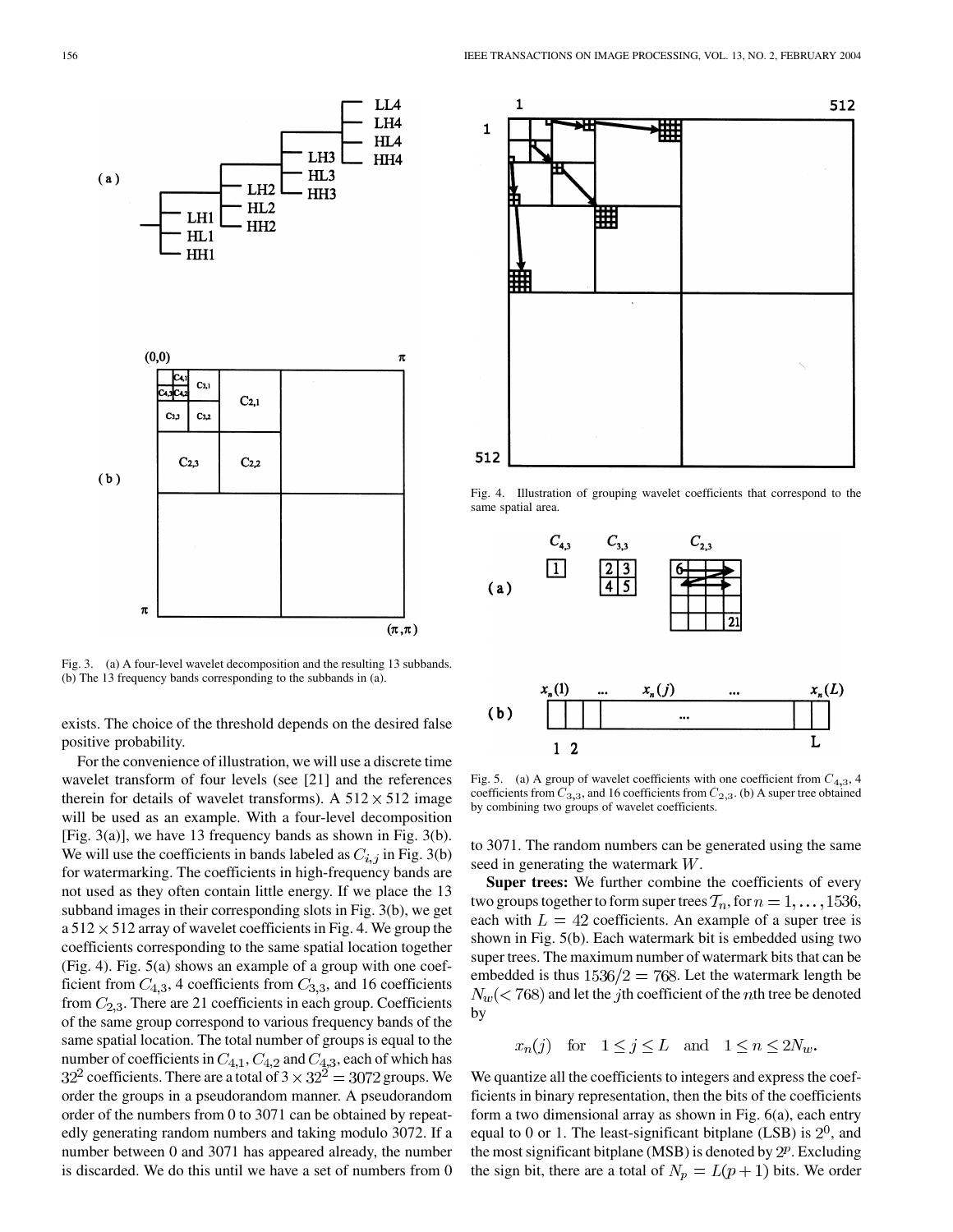

Fig. 6. (a) Binary representation of the coefficients in the nth super tree. (b) Quantization of the nth super tree with respect to a quantization index  $q_n$ .

these bits using a raster scan of the two-dimensional array in Fig. 6(a), right to left, and bottom to top. The super trees will be quantized depending the watermark bit to be embedded.

**Quantization of super trees:** Let us consider the quantization of the  $n$ th tree with respect to a given quantization index  $q_n$ , with  $1 \leq q_n \leq N_p$ . The choice of  $q_n$  will be discussed later. The coordinate of  $q_n$  in the array is  $(a_n, b_n)$  as shown in Fig. 6(b). All the bits below the quantization index will be discarded. The discarded bits are shown as shaded area in Fig. 6(b). After quantization, the LSB of the jth coefficient becomes  $a_n$ if  $j \leq b_n$  and the LSB of the jth coefficient become  $(a_n + 1)$ if  $j > b_n$ . Let  $round(x)_i$  denote the rounding of a number x to the *i*th bitplane. The quantization of  $x_n(j)$  with respect to  $q_n$ , denoted by  $Q[x_n(j)]_{q_n}$ , is given by

$$
Q[x_n(j)]_{q_n} = \begin{cases} \text{round}(x_n(j))_{a_n}, & j \le b_n \\ \text{round}(x_n(j))_{a_n+1}, & \text{otherwise.} \end{cases}
$$
 (1)

Therefore the quantization step size  $\Delta_n(j)$  is given by

$$
\Delta_n(j) = \begin{cases} 2^{a_n}, & j \le b_n \\ 2^{a_n+1}, & \text{otherwise.} \end{cases}
$$
 (2)

The quantization error of the *j*th coefficient with respect to  $q_n$ is

$$
e_n(j) = Q[x_n(j)]_{q_n} - x_n(j).
$$

The total quantization error of the *n*th tree with respect to  $q_n$  is

$$
\mathcal{E}_n(q_n) = \sum_{j=1}^L |e_n(j)|. \tag{3}
$$

The value of  $q_n$  is an index of the number of bits discarded in quantization. The larger  $q_n$  is, the larger is the number of bits discarded.

**Embedding of watermark bits:** We use two trees  $T_{2n-1}$  and  $T_{2n}$  to embed the *n*th watermark bit  $w_n$ . For this, we find the smallest quantization index  $q_n$  such that  $\mathcal{E}_{2n-1}(q_n) \geq \mathcal{E}$  and  $\mathcal{E}_{2n}(q_n) \geq \mathcal{E}$ , where  $\mathcal E$  is some appropriately chosen quantity called reference error. To maintain the quality of watermarked images, we can constrain the maximum value of  $q_n$  to be a pre-determined value  $q_{\text{max}}$ , known to both the encoder and the decoder. If we cannot find  $q_n \leq q_{\text{max}}$  such that  $\mathcal{E}_{2n-1}(q_n) \geq \mathcal{E}$ and  $\mathcal{E}_{2n}(q_n) \geq \mathcal{E}$ , the index  $q_{\text{max}}$  will be used as the quantization index. If  $w_n = -1$ ,  $T_{2n-1}$  is quantized with respect to  $q_n$ . If  $w_n = 1$ ,  $\mathcal{T}_{2n}$  is quantized with respect to  $q_n$ . When all the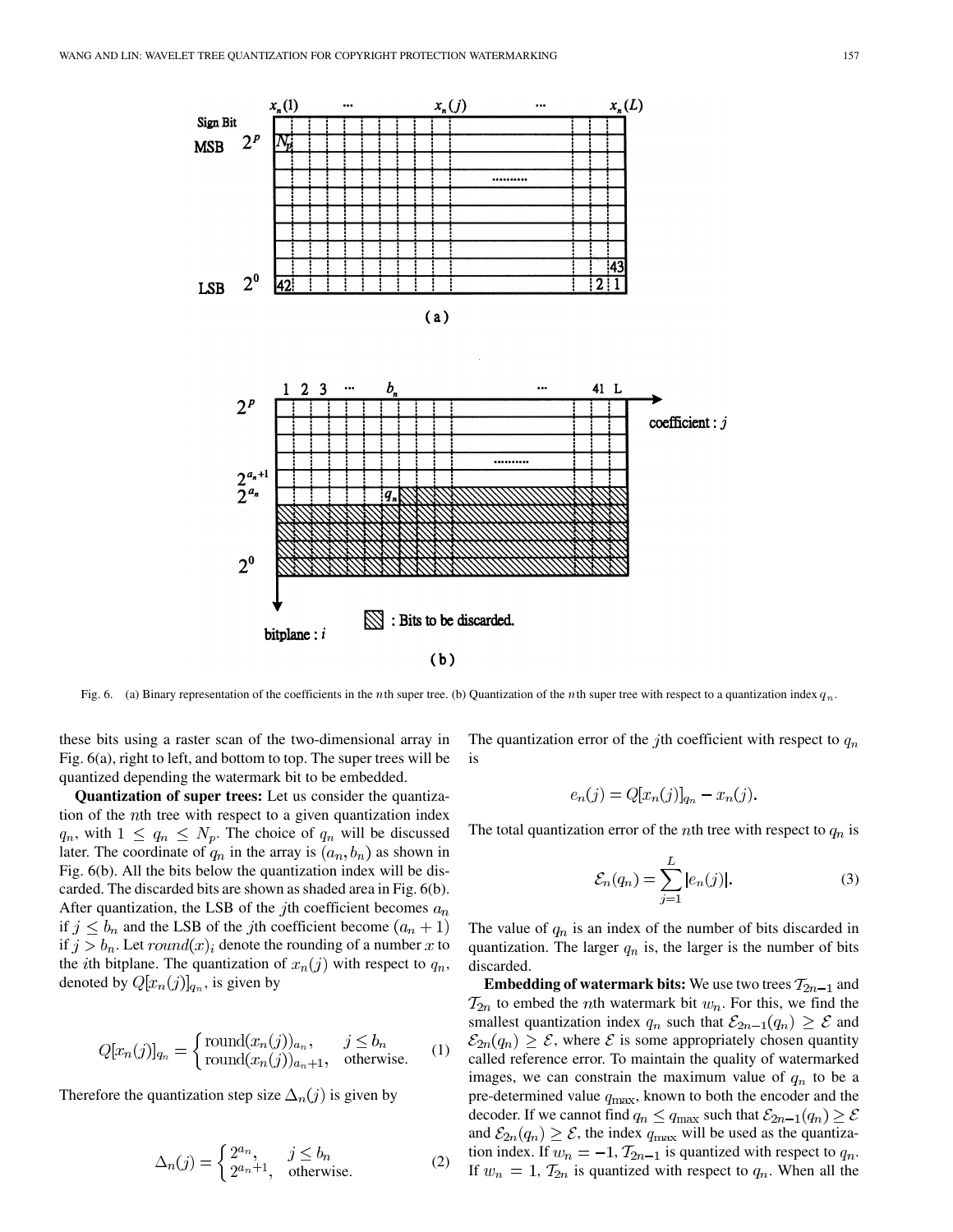

Fig. 7. PSNR of watermarked images as a function of the reference error  $\mathcal{E}$ .

watermark bits are embedded, we apply the inverse DTWT on the new wavelet coefficients. The output of the inverse DTWT is quantized to have integer values between 0 and  $2<sup>b</sup> - 1$ , where  $b$  is the number of bits per pixel of the original host image. A summary of the embedding procedure is given next.

Embedding Procedure

1. Generate a seed by mapping a signature/text through a one-way deterministic function. Obtain a PN sequence  $W$  of length  $N_w$  using the seed. 2. Compute wavelet coefficients of a host image of  $b$  $bits/pixel.$  Group the coefficients, and order the groups in pseudorandom manner using the seed generated in step 1: Combine every 2 groups to form super trees  $\mathcal{T}_k, k = 1, \ldots, 2N_w$ . Set  $n = 1$ . 3. Set  $q_n = 1$ ,  $\mathcal{E}_{2n-1}(1) = 0$  and  $\mathcal{E}_{2n}(1) = 0$ .  $\begin{aligned} \mathcal{L}_k, & k=1,\ldots,2N_w\,. \quad \text{Set}\ \ n=1\,. \ \end{aligned}$ <br>3. Set  $q_n=1\,,\quad \mathcal{E}_{2n-1}(1)=0$  and  $\mathcal{E}_{2n}(1)=0\,.$ <br>4. while  $((\mathcal{E}_{2n-1}(q_n)~<~\mathcal{E}\ \text{or}~<~\mathcal{E})$  and  $q_n~<~q_{\max})$ 

Set  $q_n = 1$ ,  $\mathcal{E}_{2n-1}(1) = 0$  and  $\mathcal{E}_{2n}(1) = 0$ .<br>
. while  $((\mathcal{E}_{2n-1}(q_n)) < \mathcal{E}$  or  $< \mathcal{E})$  and  $q_n < q_{\text{max}}$ )<br>
Compute  $\mathcal{E}_{2n-1}(q_n)$  and  $\mathcal{E}_{2n}(q_n)$  using (3). Set  $q_n =$  $q_n + 1$ . Compute  $\mathcal{E}_{2n-1}(q_n)$  and  $\mathcal{E}_{2n}(q_n)$  using (3). Set  $q_n =$ <br>  $q_n + 1$ .<br>
5. Quantize  $\mathcal{T}_{2n-1}$  if  $w_n = -1$ . Quantize  $\mathcal{T}_{2n}$  if  $w_n =$ 

1. Set  $n = n + 1$ .

6. Go to step 2 if  $n < N_w$ .

7. Pass the modified wavelet coefficients through the inverse DTWT: Quantize the pixel values to integers between 0 and  $2^b - 1$  to obtain a watermarked image.

*Remarks:* The reference error  $\mathcal E$  provides a tradeoff between the strength of the watermark and quality of the watermarked image. The larger  $\mathcal E$  is, the more heavily quantized are the super trees; using a larger  $\mathcal E$  trades signal-to-noise ratio (SNR) quality of the image for more robustness of the watermark. In Fig. 7, we plot the peak signal-to-noise ratio (PSNR) as a function of  $\mathcal E$  for the images Barbara and Peppers. We also show the av-erage PSNR of 12 commonly used images from [[22\]](#page-11-0). For  $40 <$  $PSNR < 60$ , PSNR decreases approximately linearly with the  $\log_{10}$   $\mathcal{E}$ . The references errors corresponding to  $PSNR = 40 \text{ dB}$ and PSNR = 60 dB are, respectively,  $\mathcal{E} = 12$  and  $\mathcal{E} = 70$ . For a desired PSNR between 40 and 60 dB, linear interpolation can be used to get a good estimate of  $\mathcal{E}$ . For  $\mathcal{E} = 100$  and  $q_{\text{max}} = 336$ , we show in Fig. 8 the empirical cumulative distribution function (cdf) of the quantization index by averaging over the 12 images.



Fig. 8. CDF of the quantization index.

We can see that most quantization indices are between 100 and 200, i.e., in the  $2^3$ ,  $2^4$  and  $2^5$  bitplanes.

# III. DESIGNS OF WATERMARK DECODERS

Through the embedding process in Section II, a statistical difference between quantized and unquantized super trees is embedded. We will first discuss such a difference. Then we will see how the difference can be used for the maximum likelihood detection of watermarks.

To see there is a difference between quantized and unquantized super trees, let us pass a watermarked image through DTWT. The wavelet coefficients are grouped into super trees in the same manner as is done in encoding. The binary representation of each super tree again gives rise to a two-dimensional array of bits like the one in Fig. 6(a). We quantize all the super trees with respect to the corresponding quantization index  $q_n$  and compute new quantization errors  $e'_n(j)$ . Now the requantization errors of the super trees that had been quantized earlier and the super trees that had not bee quantized earlier have different statistical behaviors. For those trees that had been quantized earlier, the new errors  $e'_n(j)$  will be close to 0. However, for those that had not been quantized earlier, the new errors  $e'_n(j)$  will be relatively more uniformly distributed.

To be more specific, we define the empirical cdf of the magnitude of normalized requantization errors as

 $\boldsymbol{f}$ 

$$
(y) = \text{Prob}\left[\left|\frac{e'_n(j)}{\Delta_n(j)}\right| < y\right] \tag{4}
$$

where  $\Delta_n(j)$  is the quantization step size as given in (2). The empirical cdf, based on 12 commonly used images obtained from [\[22](#page-11-0)], is plotted in Fig. 9(a) for trees that were quantized and for trees that were not quantized in the embedding procedure. Compared to a quantized tree, the distribution of a unquantized tree has more probability mass around 0. For example, when  $y = 0.1$ ,  $f(y)$  is 0.99 for quantized trees and 0.4 for unquantized trees. Thus, when a coefficient has  $e'_n(j)$  satisfying, e.g.,  $|e'_n(j)/\Delta_n(j)| < 0.1$ , it is more likely that it belongs to a unquantized tree. The curves in Fig. 9 are obtained by averaging over 12 images. The empirical cdfs of individual images are very similar. Notice that for the cdf of a quantized tree in Fig. 9(a), not all the probability mass is at 0. This is because additional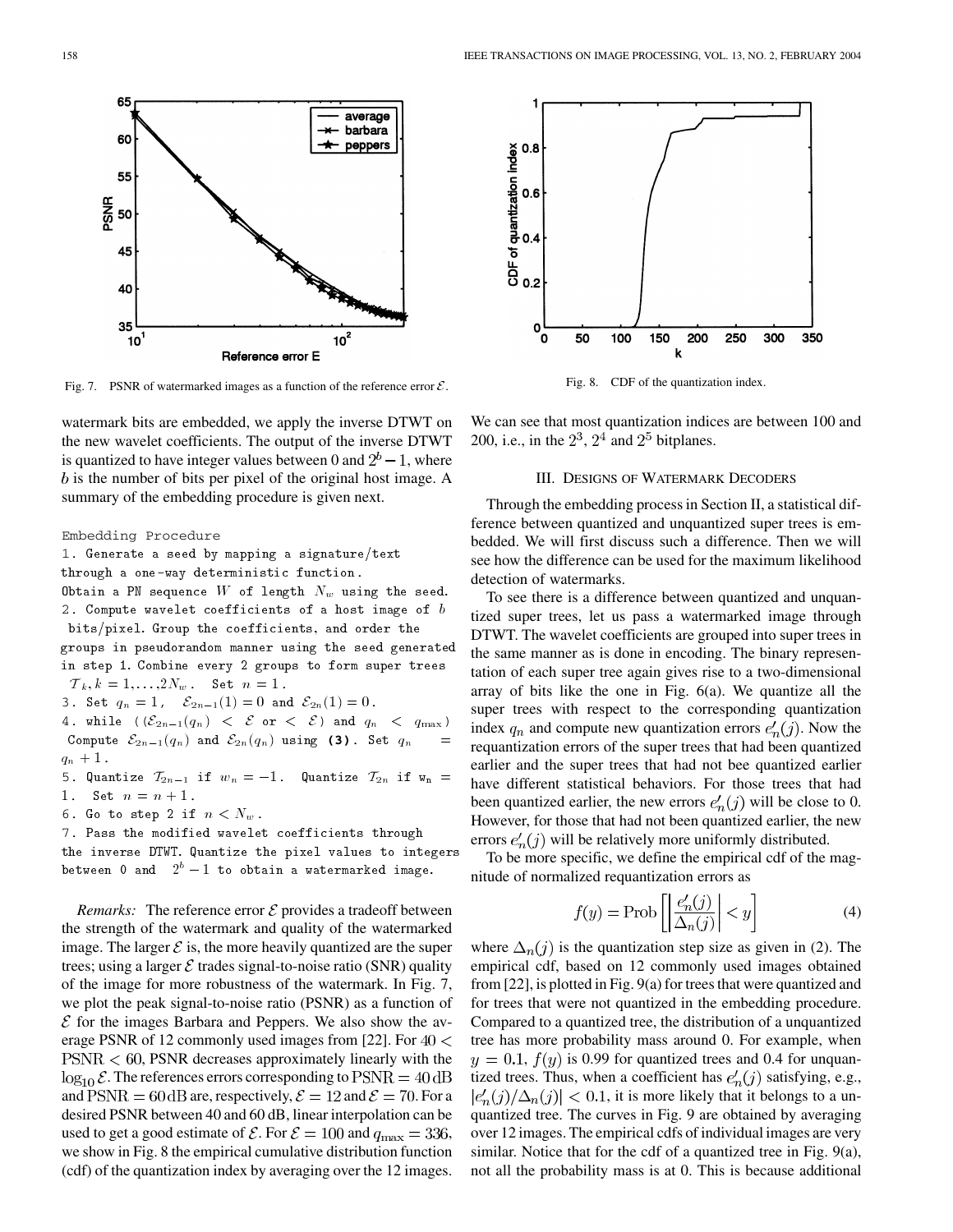

Fig. 9. CDF of the magnitude of normalized quantization error  $|e_{n}^{r}(j)/\Delta_{n}(j)|$ : (a) without attacks and (b) with attacks.

errors are introduced in the spatial domain when the output of the inverse DTWT is quantized (step 7 of the embedding procedure).

In the presence of attacks, new quantization errors continue to have such a difference. Fig. 9(b) shows the empirical cdfs for two types of attacks, JPEG compression with a quality factor of 60 and median filtering of size 2 by 2. In either case, the cdf of a quantized super tree is above that of a unquantized super tree, i.e.,  $f_{\text{quantized}}(y) > f_{\text{unquantized}}(y)$ . This property will be used for watermark decoding.

**Maximum likelihood detection:** For the extraction of watermark bits, we first compute the wavelet coefficients of the image (possibly attacked). For the *th bit to be decoded, the watermark* decoder examines the corresponding two super trees  $\mathcal{T}_{2n-1}$  and  $\mathcal{T}_{2n}$ . It determines which one is more likely to be a quantized tree and thus determines the sign of the watermark bit. There are two hypotheses:

 $\mathcal{H}_0: \mathcal{T}_{2n-1}$  is a quantized tree,  $\mathcal{H}_1: \mathcal{T}_{2n}$  is a quantized tree.

Because  $w_n = \pm 1$  with equal probability, the two hypotheses are equally likely. We will use maximum likelihood detection.

The decoder quantizes super trees  $T_{2n-1}$  and  $T_{2n}$ , and compute new quantization errors  $e'_n(j)$ . The new errors of the coefficients that had been quantized in the embedding process is more likely to be around 0 and the normalized error  $e'_n(j)/\Delta_n(j)$  has more probability mass around 0, i.e.,  $f_{\text{quantized}}(\epsilon)$  >  $f_{\text{unquantized}}(\epsilon)$  for some  $\epsilon$ , where  $f(y)$  is the cdf defined in (4). Let  $f_{\text{quantized}}(\epsilon) = p_0$  and  $f_{\text{unquantized}}(\epsilon) = p_1$  with  $p_0 > p_1$ . Let the number of coefficients in  $T_{2n-1}$  that satisfy  $|e'_{2n-1}(j)/\Delta_{2n-1}(j)| < \epsilon$  be  $N_{2n-1}$ , and similarly let the number of coefficients in  $\mathcal{T}_{2n}$  that satisfy  $|e'_{2n}(j)/\Delta_{2n}(j)| < \epsilon$  be  $N_{2n}$ . Then

$$
Prob[\mathcal{H}_0 \text{ is true}] = {L \choose N_{2n-1}} p_0^{N_{2n-1}} (1-p_0)^{L-N_{2n-1}}
$$

$$
\times {L \choose N_{2n}} p_1^{N_{2n}} (1-p_1)^{L-N_{2n}}
$$

$$
Prob[\mathcal{H}_1 \text{ is true}] = {L \choose N_{2n-1}} p_1^{N_{2n-1}} (1-p_1)^{L-N_{2n-1}}
$$

$$
\times {L \choose N_{2n}} p_0^{N_{2n}} (1-p_0)^{L-N_{2n}}.
$$

We can verify that the ratio of the two can be rewritten as

$$
\frac{Prob[\mathcal{H}_0 \text{ is true}]}{Prob[\mathcal{H}_1 \text{ is true}]} = \alpha^{N_{2n-1} - N_{2n}}, \text{ where}
$$

$$
\alpha = \frac{p_0(1 - p_1)}{p_1(1 - p_0)}.
$$

As  $p_0 > p_1$ , we have  $\alpha > 1$ . Therefore, hypothesis  $\mathcal{H}_0$  is more likely if  $N_{2n-1} > N_{2n}$  and  $\mathcal{H}_1$  is more likely if  $N_{2n-1} < N_{2n}$ .

A maximum likelihood decision can be easily obtained by inspecting which super tree has more coefficients with normalized errors bounded between  $-\epsilon$  and  $\epsilon$ . The threshold  $\epsilon$  is chosen to be a number for which there is a wider gap between  $p_0$  and  $p_1$ . In most of our experiments,  $p_0$  and  $p_1$  are reasonably separated when  $\epsilon = -0.1$ . The details of watermark extraction procedure is given in Section IV.

### IV. WATERMARK EXTRACTION

In the extraction process, we first compute the wavelet coefficients of the image for which the existence of a watermark sequence is in question. The watermark bits are extracted one by one. The maximum likelihood decoder derived in Section III implies that to determine the sign of the  $n$ th watermark bit, we only need to see which of  $\mathcal{T}_{2n-1}$  and  $\mathcal{T}_{2n}$  has more coefficients whose normalized quantization errors are bounded between  $-\epsilon$ and  $\epsilon$ . Although the decoder does not have  $q_n$ , an estimate can be obtained using the reference error  $\mathcal{E}$ . For the decoding of  $w_n$ , we find the smallest index  $q'_n$  such that  $\mathcal{E}_{2n-1}(q'_n) \geq \mathcal{E}$ or  $\mathcal{E}_{2n}(q'_n) \geq \mathcal{E}$ . Quantizing  $\mathcal{T}_{2n-1}$  and  $\mathcal{T}_{2n}$  with respect to  $q'_n$ , we have quantization errors given by

$$
e'_{\ell}(j) = x'_{\ell}(j) - Q[x'_{\ell}(j)]_{q'_{n}}, \text{ where } \ell = 2n - 1, 2n
$$

where  $x'_{\ell}(j)$  denotes the jth coefficient of the  $\ell$ th super tree. Let the coordinates of  $q'_n$  be  $(a'_n, b'_n)$ . The quantization step size is for  $j \leq b'_n$  and  $\Delta'_n(j) = 2^{a'_n+1}$  for  $j > b'_n$ .

We compute the number of coefficients in  $T_{2n-1}$  that have  $|e'_{2n-1}(j)/\Delta'_{2n-1}(j)| < \epsilon$  and the number of coefficients in  $\mathcal{T}_{2n}$ that have  $|e'_{2n}(j)/\Delta'_{2n}(j)| < \epsilon$ . Denote these two numbers by  $N_{2n-1}$  and  $N_{2n}$ . The value of  $\epsilon$  is chosen to be 0.1, as discussed in Section III. We determine the extracted bit  $w'_n$  by comparing  $N_{2n-1}$  and  $N_{2n}$ 

$$
w'_n = \begin{cases} -1, & \text{if } N_{2n-1} > N_{2n} \\ 1, & \text{otherwise.} \end{cases} \tag{5}
$$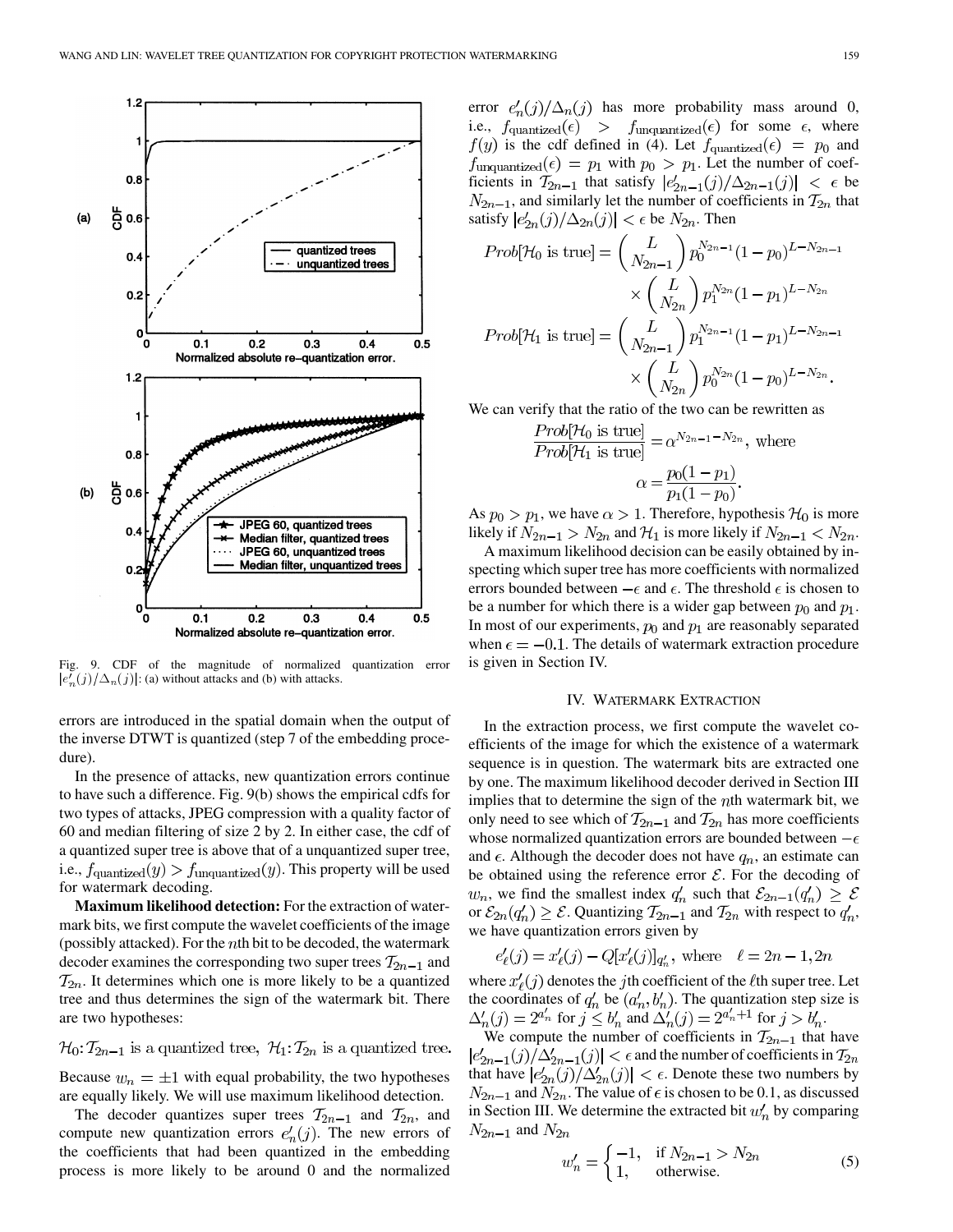For the application of copyright protection and proof of ownership, a binary decision is made based on the extracted watermark sequence  $W'$  and the owner's watermark sequence  $W$ . We define the normalized correlation coefficient to quantify the correlation between the original watermark and the extracted one

$$
\rho(W,W') = \frac{\sum_{m=1}^{N_w} w_m w'_m}{\sqrt{\sum_{m=1}^{N_w} w_m^2 \sum_m w_m^2}}
$$

where  $N_w$  is the number of watermark bit embedded. The coefficient is bounded by  $-1 \le \rho(W, W') \le 1$ . Since the watermark is a binary sequence of  $\pm 1$ , we have

$$
\sum_{m=1}^{N_w} w_m^2 = \sum_{m=1}^{N_w} (w'_m)^2 = N_w.
$$

The normalized correlation coefficient can also be written as

$$
\rho(W, W') = \frac{\sum_{m} w_m w'_m}{N_w}.
$$
\n(6)

We choose a threshold  $\rho_T$ . The existence decision is "Yes" if  $\rho(W, W') \ge \rho_T$  and "No" if  $\rho(W, W') < \rho_T$ .

Let  $P_E$  = Prob $(w_m \neq w'_m)$ . Using this expression, the probability of false positive error  $P_{\text{fp}}$  can be computed by [[19\]](#page-11-0),

$$
P_{\text{fp}} = \sum_{k = ((\rho_T + 1)/2)N_w}^{N_w} \binom{N_w}{k} P_E^{N_w - k} (1 - P_E)^k
$$

The false positive probability depends on  $P_E$ ,  $N_w$ , and  $\rho_T$ . In the case that the underlying image is not a watermarked copy, it is reasonable to assume  $P_E = 0.5$ . Let  $N_w = 768$ . For  $\rho_T = 0.15, 0.20,$  and 0.25, the corresponding  $P_{\text{fp}}$  is respectively  $1.61 \times 10^{-5}$ ,  $1.5 \times 10^{-8}$ ,  $2.14 \times 10^{-12}$ . Given a false positive probability, we can choose an appropriate  $\rho_T$  to meet the requirement.

## Extraction Procedure

1. Generate a seed by mapping a signature/text through a one-way deterministic function: Obtain a PN sequence  $W$  of length  $N_w$  using the seed. 2. Compute wavelet coefficients of a host image of  $b$  bits/pixel. Group the coefficients, and order the groups in a pseudorandom manner using the seed generated in step 1: Combine every 2 groups to form super trees  $T_k$ ,  $k = 1, ..., 2N_w$ . Set  $n = 1$ . 3. Set  $q'_n = 1$ ,  $\mathcal{E}_{2n-1}(1) = 0$  and  $\mathcal{E}_{2n}(1) = 0$ . 4. while  $((\mathcal{E}_{2n-1}(q'_n)) < \mathcal{E}$  and  $\mathcal{E}_{2n}(q'_n) < \mathcal{E})$  and  $q'_n < \mathcal{E}$  $q_{\text{max}}$ ) Compute  $\mathcal{E}_{2n-1}(q'_n)$  and  $\mathcal{E}_{2n}(q'_n)$  using (3). Set  $q'_n = q'_n + 1$ .

5. Compute  $N_{2n-1}$  and  $N_{2n}$ . If  $N_{2n-1}$  >  $N_{2n}w'_{n}$ ,  $= -1$ ; otherwise  $w'_n = 1$ .

6. Go to step 2 if  $n < N_w$ .

7. Compute normalized correlation coefficient  $\rho$ using **(6)**.

8. If  $\rho$  is above the threshold  $\rho_T$ , the watermark  $W$  exists; otherwise, it does not exist.



Fig. 10. Original image of Lenna.

### *Remarks:*

- 1) The parameter reference error  $\mathcal{E}_0$  is used in encoding and decoding. It is a quantity that the attacker can probably get a good estimate of. However, even if  $\mathcal{E}_0$  is known, the attacker cannot easily identified which are quantized trees without the secret key. This is because DTWT of the image yields only wavelet groups and the attacker does not know how the groups are combined to form super trees. Furthermore, there are two super trees corresponding to every watermark bit and these two trees are compared to determine which has been quantized earlier. The attacker has no knowledge of which two trees should be compared without the secret key.
- 2) We have used a four-level wavelet decomposition for illustration. More levels of decomposition can also used. With more levels of decomposition, each tree contains more coefficients, leading to more robustness, but the maximum length of the watermark decreases, which affect false positive probability. The number of decomposition gives a tradeoff between robustness and false positive probability.
- 3) In the proposed marking scheme, the human visual system (HVS) can be easily incorporated to improve the visual quality of watermarked images [[23\]](#page-11-0), [[24\]](#page-11-0). The wavelet coefficients can be properly scaled according HVS before tree quantization so that the quantization imposes less perceptual quality loss.
- 4) We can also apply the tree marking method to data hiding. A data bit stream can be embedded in the same way a watermark sequence is embedded.

### V. EXAMPLES

We will use three images for experiments Lenna, Goldhill, and Peppers, which are obtained from [[22](#page-11-0)]. The images are of size of 512 by 512. For brevity, only the Lenna image is shown. The original image of Lenna is shown in Fig. 10.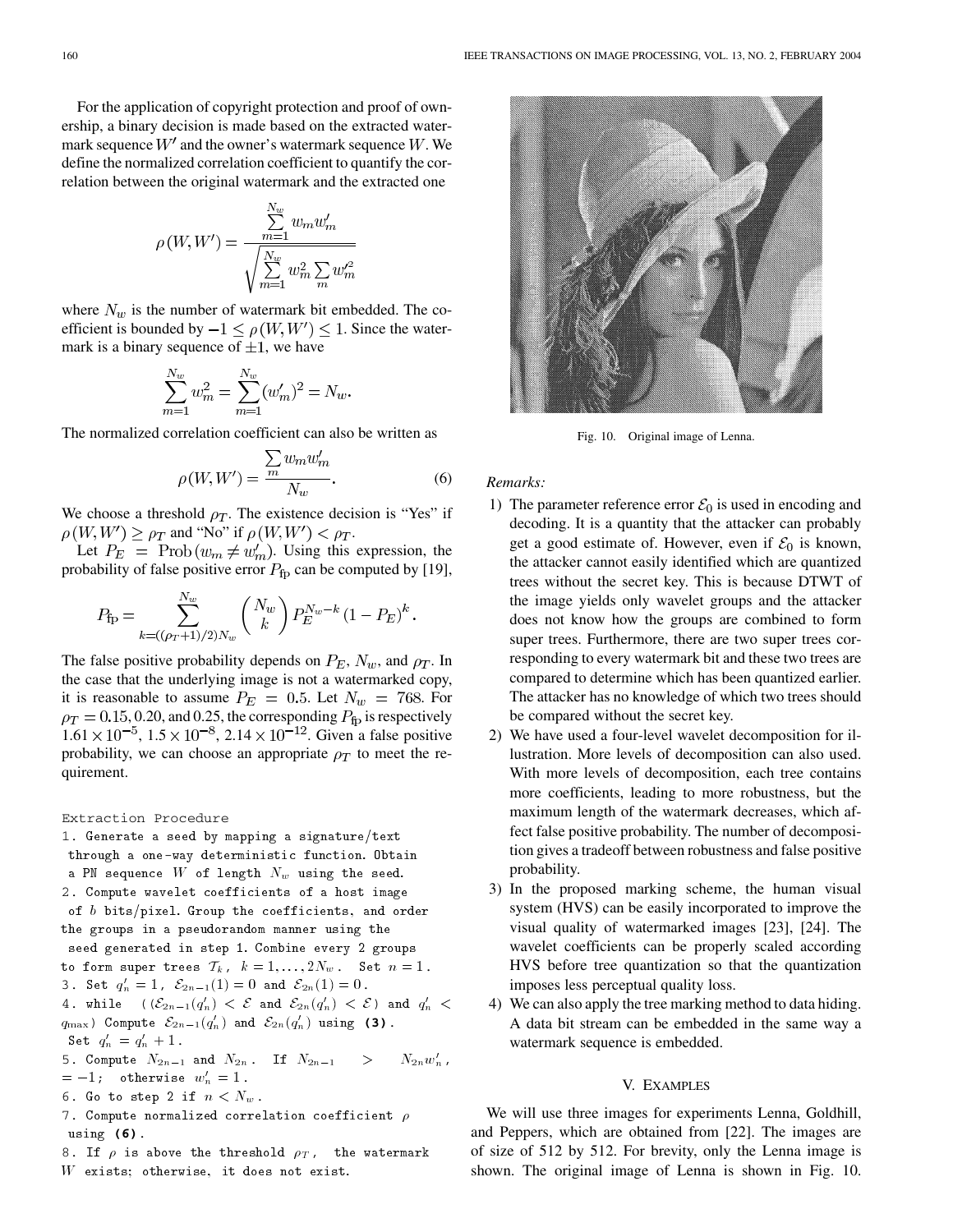

Fig. 11. Watermarked Lenna with PSNR = 38:2 dB.



Fig. 12. Error image obtained by subtracting the watermarked Lenna from the original version.

We use a four-level wavelet decomposition and a watermark sequence of length 512. The reference error  $\mathcal E$  is 100 and the largest quantization index  $q_{\text{max}} = 336$ . The three watermarked images have PSNRs of, respectively, 38.2, 38.7, and 39.8 dB. The watermarked Lenna is shown in Fig. 11. The difference image of the original Lenna and the watermarked version are shown in Fig. 12. The distortion due to watermarking is mostly on the edges. We consider both nongeometric and geometric attacks. Nongeometric processing includes low-pass filtering, lossy compression, histogram modification, sharpening, etc. Geometric distortion includes rotation, scaling, and pixel shifting. With watermark length  $N_w = 512$ , the correlation threshold  $\rho_T$  is chosen to be 0.23 for a false positive probability of  $P_{\text{fp}} = 1.03 \times 10^{-7}$ . In the following experiments, when the PSNR of an attacked image is computed, it is obtained by subtracting the attacked image from the original version. The

TABLE I CORRELATION COEFFICIENT  $\rho$  and Watermark Existence Upon ATTACKS OF JPEG COMPRESSION WITH QUALITY FACTOR 30, 40, 50, 70, 90. (a) LENNA. (b) GOLDHILL. (c) PEPPERS

| 30   | 40   | 50                | 70                | 90          |
|------|------|-------------------|-------------------|-------------|
| 0.15 | 0.23 |                   |                   | 1           |
| N    | Y    | Υ                 | Y                 | Υ           |
|      |      |                   |                   |             |
|      |      |                   |                   |             |
| 30   | 40   | 50                | 70                | 90          |
| 0.23 |      |                   | 0.93              | 1           |
| Y    | Υ    | Y                 | Y                 | Y           |
|      |      |                   |                   |             |
|      |      |                   |                   |             |
| 30   | 40   | 50                | 70                | 90          |
| 0.34 | 0.54 | 0.70              | 0.97              | 1           |
| Y    | Y    | Y                 | Y                 | Y           |
|      |      |                   |                   |             |
|      |      |                   |                   |             |
|      |      | (a)<br>(b)<br>(c) | $0.52 \quad 0.71$ | $0.26$ 0.57 |

TABLE II CORRELATION COEFFICIENT  $\rho$  and Watermark Existence Upon ATTACKS OF SPIHT COMPRESSION WITH BITRATE 0.3–0.7. (a) LENNA. (b) GOLDHILL. (c) PEPPERS

| Bitrate          | 0.3     | 0.4   | 0.5  | 0.6  | 0.7  |
|------------------|---------|-------|------|------|------|
| PSNR             | 33.1    | 34.3  | 34.6 | 35.2 | 36.7 |
| ρ                | 0.21    | 0.41  | 0.85 | 0.83 | 0.85 |
| Existence        | N       | Y     | Y    | Y    | Y    |
|                  |         | (a)   |      |      |      |
| <b>Bitrate</b>   | 0.3     | 0.4   | 0.5  | 0.6  | 0.7  |
| <b>PSNR</b>      | 31.7    | 32.4  | 32.9 | 33.2 | 34.1 |
| ρ                | $-0.06$ | 0.02  | 0.23 | 0.27 | 0.35 |
| <b>Existence</b> | N       | N     | Y    | Y    | Y    |
|                  |         | (b)   |      |      |      |
| <b>Bitrate</b>   | 0.3     | 0.4   | 0.5  | 0.6  | 0.7  |
| <b>PSNR</b>      | 33.13   | 33.6  | 34.4 | 34.7 | 34.9 |
| ρ                | 0.36    | 0.66  | 0.65 | ი 71 | 0.85 |
| Existence        | Y       | Y     | Y    | Y    | Y    |
|                  |         | ( c ) |      |      |      |

details of the attacks used and the corresponding results are given next.

*Compression*: JPEG [[25\]](#page-11-0) is one of the most used compression technique, and is often an unintentional attack. Quality factors of 30, 40, 50, 70, 90 are used, and the results are tabulated in Table I. The proposed methods can detect the existence of watermarks for quality factors greater than 40. Usually for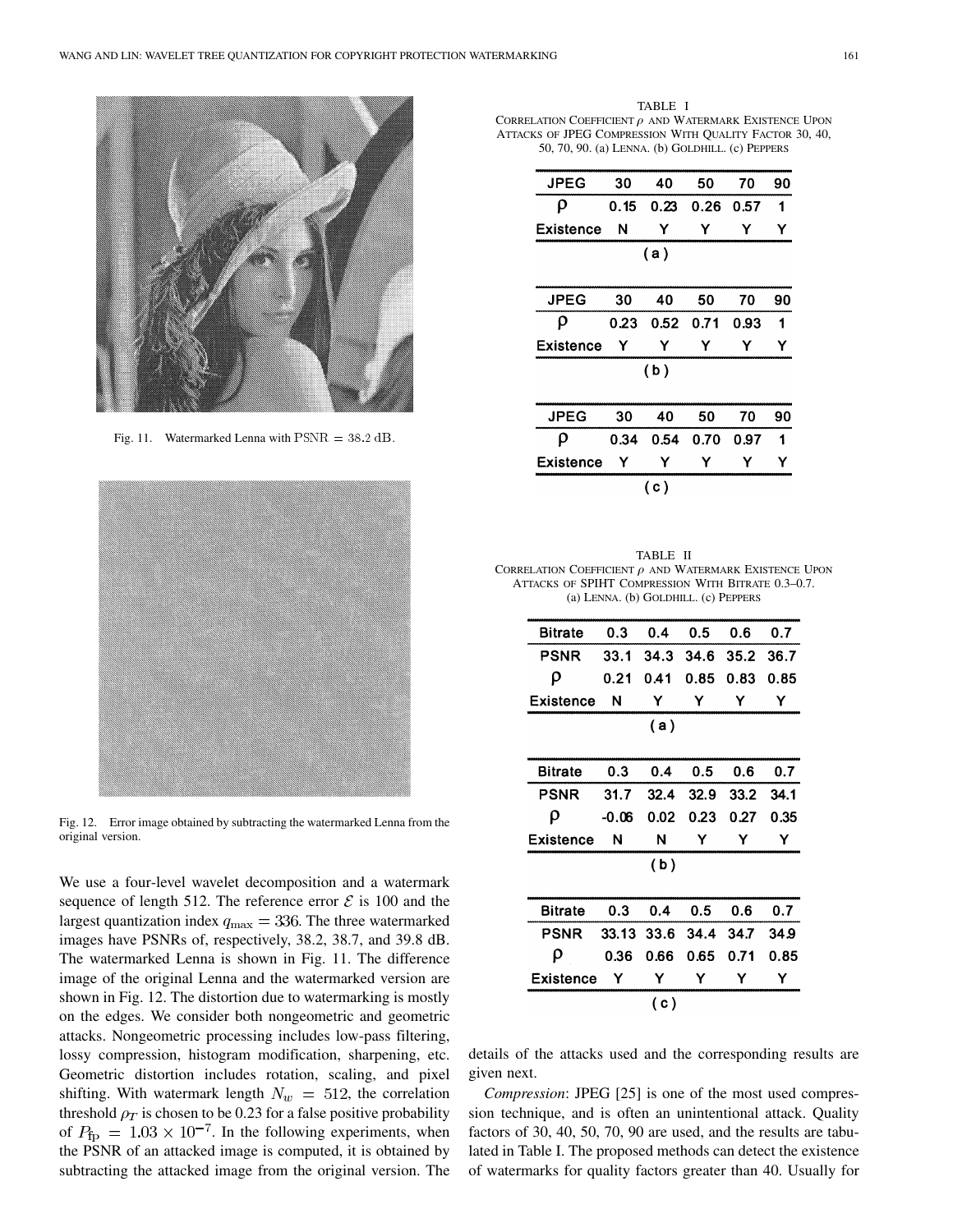TABLE III CORRELATION COEFFICIENT  $\rho$  and Watermark Existence Upon Attacks of Median Filter (2 × 2, 3 × 3, 4 × 4), GAUSSIAN FILTERING, AND SHARPENING. (a) LENNA. (b) GOLDHILL. (c) PEPPERS

| <b>Attack</b>    |       |       | Median filter Median filter Median filter Sharpening |      | Gaussian |
|------------------|-------|-------|------------------------------------------------------|------|----------|
|                  | (2x2) | (3x3) | (4x4)                                                |      | filter   |
| ρ                | 0.38  | 0.51  | 0.23                                                 | 0.46 | 0.64     |
| <b>Existence</b> | Y     | Y     | Y                                                    | Y    | Y        |
|                  |       |       | (a)                                                  |      |          |
| <b>Attack</b>    |       |       | Median filter Median filter Median filter Sharpening |      | Gaussian |
|                  | (2x2) | (3x3) | (4x4)                                                |      | filter   |
| ρ                | 0.35  | 0.56  | 0.24                                                 | 0.39 | 0.56     |
| <b>Existence</b> | Y     | Y     | Y                                                    | Y    | Y        |
|                  |       |       | (b)                                                  |      |          |
| <b>Attack</b>    |       |       | Median filter Median filter Median filter Sharpening |      | Gaussian |
|                  | (2x2) | (3x3) | (4x4)                                                |      | filter   |
| ρ                | 0.46  | 0.71  | 0.25                                                 | 0.62 | 0.74     |
| <b>Existence</b> | Y     | Y     | Y                                                    | Y    | Y        |
|                  |       |       | ( c )                                                |      |          |

TABLE IV

CORRELATION COEFFICIENT  $\rho$  and WATERMARK EXISTENCE UPON ATTACKS OF PIXEL SHIFTING, TYPE-I: CIRCULAR SHIFT AND TYPE-II: LINE DELETION FOLLOWED BY DUPLICATION OF ADJACENT LINES ON THE IMAGE EDGE. (a) LENNA. (b) GOLDHILL. (c) PEPPERS

| <b>Pixel shift</b> | 5                                       | 6                             | 7                                                           | 8       | 9       | 10      |
|--------------------|-----------------------------------------|-------------------------------|-------------------------------------------------------------|---------|---------|---------|
| Type $I, P$        |                                         |                               | $0.28(Y)$ $0.34(Y)$ $0.29(Y)$ $0.81(Y)$ $0.26(Y)$ $0.19(N)$ |         |         |         |
| Type II, $\rho$    |                                         |                               | $0.27(Y)$ $0.33(Y)$ $0.27(Y)$ $0.82(Y)$ $0.25(Y)$ $0.17(N)$ |         |         |         |
|                    |                                         |                               |                                                             |         |         |         |
| <b>Pixel shift</b> | 5                                       | 6                             | 7                                                           | 8       | 9       | 10      |
| Type $I, P$        |                                         | $0.36(Y)$ $0.35(Y)$ $0.41(Y)$ |                                                             | 0.84(Y) | 0.29(Y) | 0.21(N) |
| Type II, $\rho$    | 0.37(Y)                                 | 0.31(Y)                       | 0.43(Y)                                                     | 0.85(Y) | 0.25(Y) | 0.20(N) |
|                    |                                         |                               |                                                             |         |         |         |
| <b>Pixel shift</b> | 5                                       | 6                             | 7                                                           | 8       | 9       | 10      |
|                    |                                         |                               |                                                             |         | 0.29(Y) | 0.26(Y) |
| Type $I, P$        | $0.32(Y)$ $0.34(Y)$ $0.29(Y)$ $0.92(Y)$ |                               |                                                             |         |         |         |

images with a quality factor lower than 40, there are visible artifacts. In this case it is apparent that the image has been distorted without resorting to a watermark detector. We also consider the attack of SPIHT compression [[26\]](#page-11-0) (Table II). The embedded watermark can be detected when PSNR falls to around 34 dB.

*Common signal processing attacks*: These include linear and nonlinear filtering, for example median filters, Gaussian filter, histogram modification and sharpening. After these attacks, the images are blurred or sharpened on the edges. The results are given in Table III. The embedded watermarks survive all these attacks.

*Pixel shifting*: Two types of pixel shifting are considered. Type-I is a circular shift and type-II is a deletion of lines followed by duplication of the adjacent lines. The results given in Table IV show that the proposed watermark can resist a shift of up to nine pixels. Usually, a shift of ten pixels with either type may cause visible difference.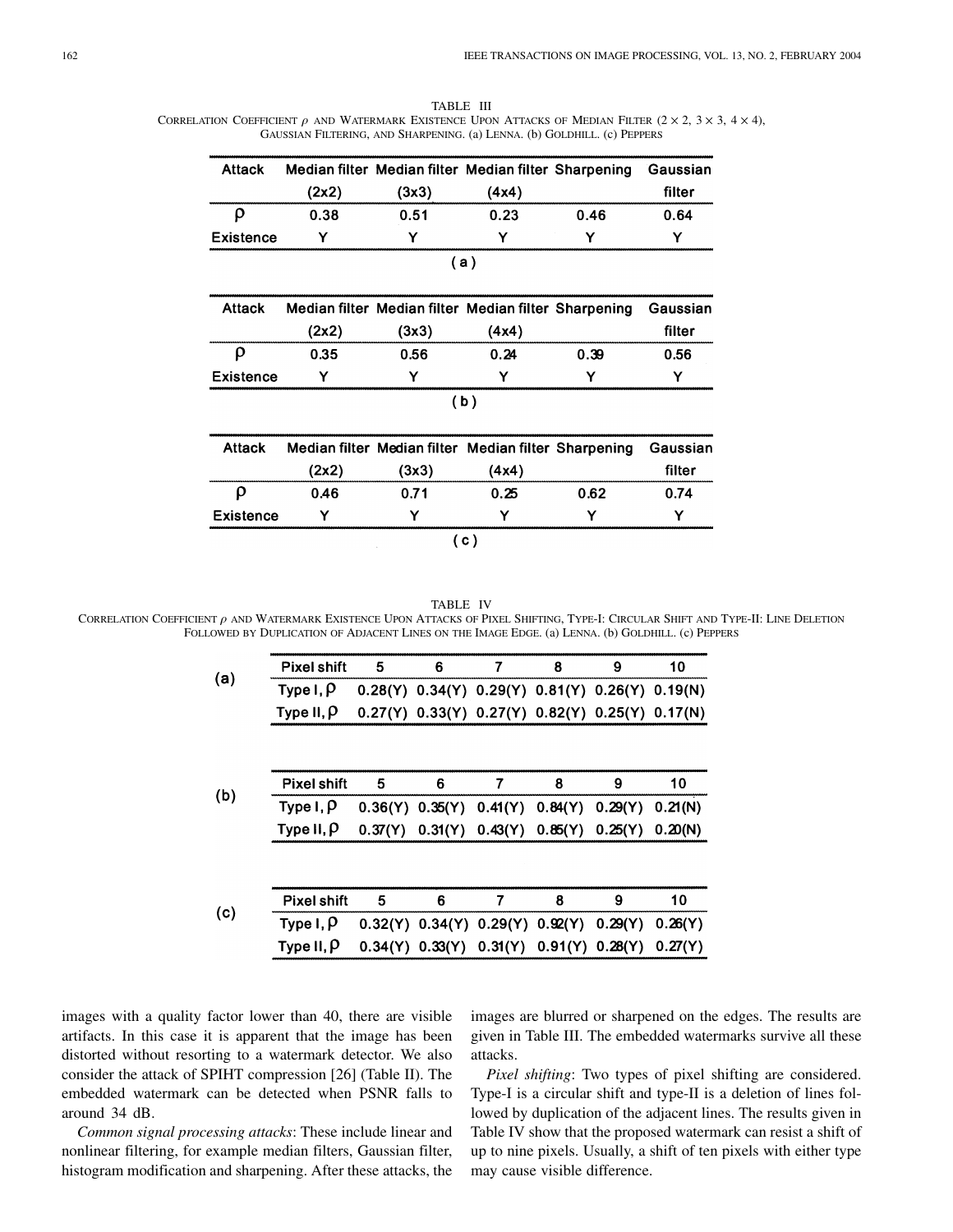TABLE V CORRELATION COEFFICIENT  $\rho$  and WATERMARK EXISTENCE UPON ATTACKS OF ROTATION, FOLLOWED BY SCALING AND CROPPING TO THE ORIGINAL SIZE. (a) LENNA. (b) GOLDHILL. (c) PEPPERS

|     | <b>Rotation</b>                                                                                                                   | 0.25 | 0.5  | 0.75        | 1.0  | $-0.25$ | $-0.5$ | $-0.75$ | -1.0   |
|-----|-----------------------------------------------------------------------------------------------------------------------------------|------|------|-------------|------|---------|--------|---------|--------|
| (a) | ρ                                                                                                                                 | 0.37 | 0.29 | $0.26$ 0.24 |      | 0.32    | 0.23   | 0.24    | 0.16   |
|     | <b>Existence</b>                                                                                                                  | Y    | Y    | Y           | Y    | Y       | Y      | Y       | N      |
|     | Unit of rotation: degree (a positive degree for a clockwise<br>rotation and a negative degree for a counterclockwise<br>rotation) |      |      |             |      |         |        |         |        |
| (b) | Rotation                                                                                                                          | 0.25 | 0.5  | 0.75        | 1.0  | $-0.25$ | $-0.5$ | $-0.75$ | $-1.0$ |
|     | ρ                                                                                                                                 | 0.33 |      | $0.24$ 0.21 | 0.15 | 0.38    | 0.27   | 0.25    | 0.14   |
|     | Existence                                                                                                                         | Υ    | Y    | N           | N    | Y       | Y      | Y       | N      |
|     |                                                                                                                                   |      |      | 0.75        | 1.0  | $-0.25$ | $-0.5$ | $-0.75$ | $-1.0$ |
|     | Rotation                                                                                                                          | 0.25 | 0.5  |             |      |         |        |         |        |
| (c) | ρ                                                                                                                                 | 0.41 | 0.30 | 0.26        | 0.17 | 0.39    | 0.25   | 0.25    | 0.16   |

*Rotation and scaling*: This is done by rotating the image by a small angle, scaling the rotated image, and cropping the scaled image to the original image size. Although this kind of attacks does not cause serious visual distortions, they can still severely affect watermark extraction, especially for those pixel-based watermarking systems. The results given in Table V show the watermark can resist a rotation of up to  $0.75^{\circ}$ .

*Multiple watermarking*: A would-be attacker may know the scheme using which the image is watermarked, but does not have the key of the watermark. The attacker may apply one or more watermarks using the same tree quantization technique in an attempt to confuse the detector or to destroy the embedded watermark. Table VI gives of the results when the images are attacked through multiple watermarking. The watermark can be detected when the PSNR of the attacked images is around 29 dB.

*Bitplane removal*: In the proposed tree quantization method, the bits are embedded by removing LSBs of super trees. The attacker does not know how the wavelet groups are combined to form super trees and does not have the quantization index  $q_n$ with respect to which the  $n$ th tree is quantized. One possible attack is to remove from all the wavelet coefficients a few least significant bitplanes. Table VII shows the results when the least significant k bitplanes are removes,  $k = 1, 2, \ldots, 5$ . The watermark can still be detected when four bitplanes are removed. In this case, PSNR falls below 25 dB.

In Table VIII, we compare the proposed method with that in [\[19](#page-11-0)] using the image Peppers. The watermarked images in both cases are around 41.5 dB. The two methods have comparable performance in the tests of median filtering, Gaussian filtering, and histogram equalization. In the test of JPEG compression, the method in [\[19](#page-11-0)] shows more robustness; the watermark survives the attack of JPEG compression with a quality factor of 35.

TABLE VI CORRELATION COEFFICIENT  $\rho$  and Watermark Existence Upon Attacks OF MULTIPLE WATERMARKING. (a) LENNA. (b) GOLDHILL. (c) PEPPERS

| Number of   |     | 1     | $\overline{2}$ | 3           | 4     |
|-------------|-----|-------|----------------|-------------|-------|
| watermarks  |     |       |                |             |       |
| ρ           |     | 0.65  | 0.41           | 0.27        | 0.11  |
| <b>PSNR</b> |     | 35.50 | 32.78          | 29.35       | 28.05 |
| Existence   |     | Y     | Y              | Y           | N     |
|             | (a) |       |                |             |       |
| Number of   |     | 1     | $\mathbf{2}$   | 3           | 4     |
| watermarks  |     |       |                |             |       |
| ρ           |     | 0.79  | 0.45           | 0.31        | 0.18  |
| <b>PSNR</b> |     | 35.26 |                | 31.50 29.71 | 28.57 |
| Existence   |     | Y     | Y              | Y           | N     |
|             | (b) |       |                |             |       |
| Number of   |     | 1     | $\overline{2}$ | 3           | 4     |
| watermarks  |     |       |                |             |       |
| ρ           |     | 0.80  | 0.53           | 0.31        | 0.22  |
| <b>PSNR</b> |     | 34.53 | 31.99          | 30.19       | 28.81 |
| Existence   |     | Y     | Y              | Y           | N     |
|             | (c) |       |                |             |       |

However, we can see that the proposed method is significantly more robust against geometric attacks; it can resist a much larger pixel shift and rotation.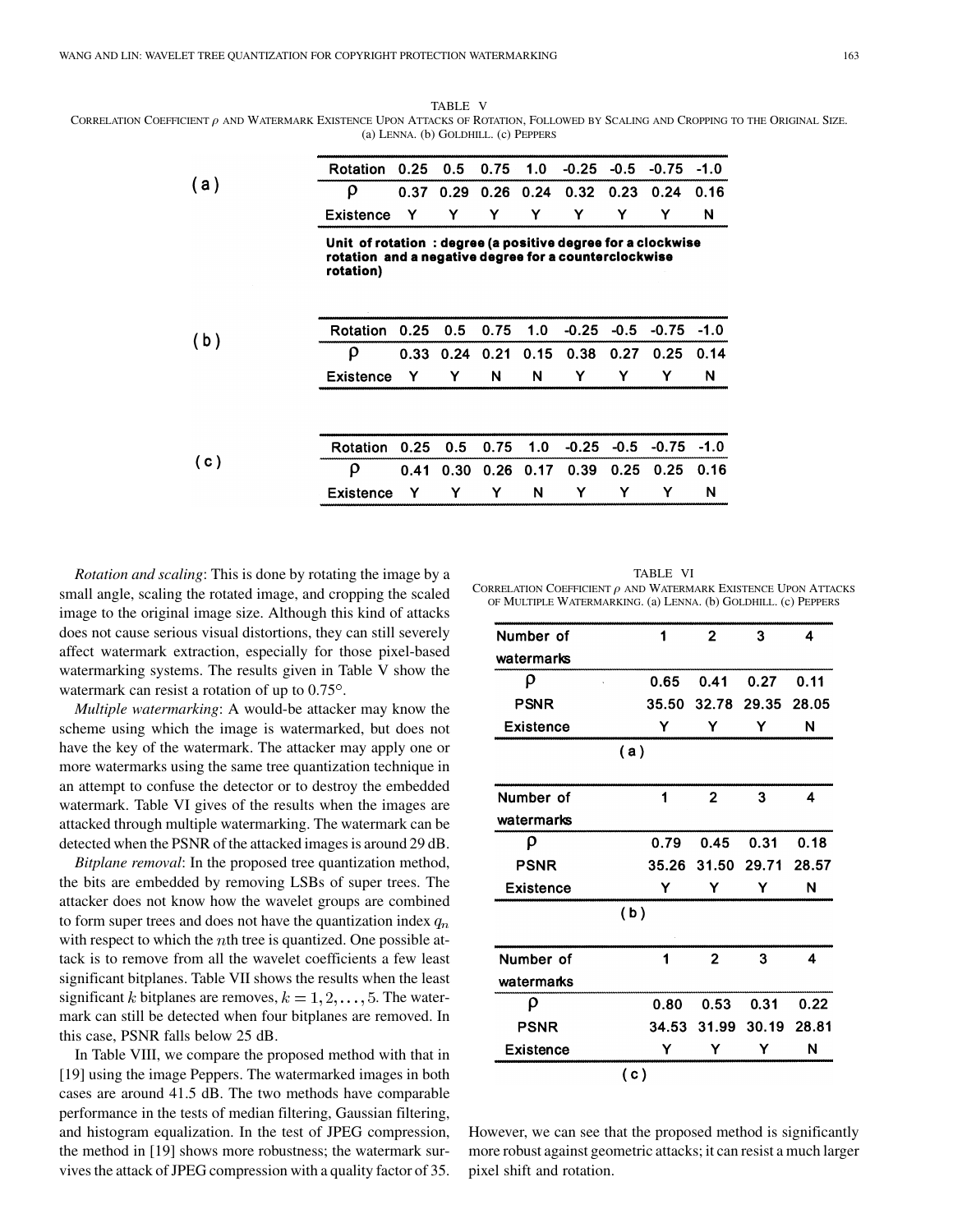| Number of bitplanes removed<br>1 | 2            | 3     | 4                    | 5     |
|----------------------------------|--------------|-------|----------------------|-------|
| 1                                | 1            | 0.99  | 0.52                 | 0.11  |
| 36.81                            |              | 30.41 | 24.28                | 18.47 |
| Y                                | Y            | Y     | Y                    | N     |
| (a)                              |              |       |                      |       |
|                                  |              |       |                      |       |
| Number of bitplanes removed<br>1 | 2            | 3     | 4                    | 5     |
| 1                                | 1            | 0.97  | 0.38                 | 0.14  |
| 36.07                            |              |       | 22.72                | 16.18 |
| Y                                | Y            | Y     | Y                    | N     |
| (b)                              |              |       |                      |       |
|                                  |              |       |                      |       |
| Number of bitplanes removed<br>1 | $\mathbf{2}$ | 3     | 4                    | 5     |
| .99                              | 0.96         | 0.90  | 0.64                 | 0.14  |
| 35.97                            | 33.64        |       | 22.71                | 16.93 |
| Y                                |              | Y     | Y                    | N     |
|                                  |              |       | 34.72<br>33.72 28.87 | 28.76 |

 $(c)$ 

<span id="page-10-0"></span>TABLE VII CORRELATION COEFFICIENT  $\rho$  and Watermark Existence Upon Attacks of Removing LEAST SIGNIFICANT  $k$  BITPLANES, FOR  $k = 1, 2, ..., 5$ . (a) LENNA. (b) GOLDHILL. (c) PEPPERS

TABLE VIII

COMPARISON OF THE PROPOSED WATERMARKING METHOD AND THE METHOD OF [\[19](#page-11-0)]

| Attacks \ Watermark Existence Ref [19] |     | Proposed |
|----------------------------------------|-----|----------|
| Median filter (3x3)                    | Yes | Yes      |
| <b>Gaussian Filter</b>                 | Yes | Yes      |
| Histogram equalization                 | Yes | Yes      |
| <b>JPEG (QF=35)</b>                    | Yes | Nο       |
| <b>JPEG (QF=50)</b>                    | Yes | Yes      |
| Pixel shift of 2 pixels (Type I)       | Nο  | Yes      |
| Pixel shift of 8 pixels (Type I)       | Nο  | Yes      |
| Rotation ( $d$ egree : $0.3$ )         | Nο  | Yes      |
| Rotation ( $d$ egree : 0.5)            | Nο  | Yes      |

## VI. CONCLUSIONS

In this paper, we proposed a wavelet-based watermarking technique by quantizing the so-called super trees. Each watermark bit is embedded in various frequency bands and the information of the watermark bit is spread throughout large spatial regions. As a result, the watermarking technique is robust to attacks in both frequency and time domains. The results in this paper demonstrate that it is robust to frequency based attacks, for example the removal of the high-pass band in low-pass processing, and the removal of high-pass details in JPEG compression. It is also robust to time domain attacks such as pixel shifting and rotation. In addition to copyright protection, the proposed watermarking scheme can also be applied to data hiding or image authentication.

#### **REFERENCES**

- [1] G. C. Langelaar, I. Setyanwn, and R. L. Lagendijk, "Watermarking digital image and video data, a state-of-the-art overview," *IEEE Signal Processing Mag.*, pp. 20–46, Sept. 2000.
- [2] R. Dugad, K. Ratakonda, and N. Ahuja, "A new wavelet based scheme for watermarking images," in *Proc. IEEE ICIP*, vol. 2, 1997, pp. 4–7.
- [3] H. Inoue, A. Miyazaki, A. Yamamoto, and T. Katsura, "A digital watermark based on the wavelet transform and its robustness on image compression," in *Proc. IEEE ICIP*, vol. 2, 1998, pp. 391–395.
- [4] M.-J. Tsai, K.-Y. Yu, and Y.-Z. Chen, "Wavelet packet and adaptive spatial transformation of watermark for digital images authentication," in *Proc. IEEE ICIP*, vol. 1, 2000, pp. 450–453.
- [5] N. Kaewkamnerd and K. R. Rao, "Wavelet based image adaptive watermarking scheme," *Electron. Lett.*, vol. 36, pp. 312–313, Feb. 2000.
- [6] C.-T. Hsu and J.-L. Wu, "Multiresolution watermarking for digital images," *IEEE Trans. Circuits Syst. II*, vol. 45, pp. 1097–1101, Dec. 1997.
- [7] S. Craver, N. Memon, B. L. Yeo, and M. M. Yeung, "Resolving rightful ownerships with invisible watermarking techniques: Limitation, attacks, and applicaitons," *IEEE J. Select. Areas Commun.*, vol. 16, pp. 573–586, May 1998.
- [8] W. Zeng and B. Liu, "A statistical watermark detection technique without using original images for resolving rightful ownerships of digital images," *IEEE Trans. Image Processing*, vol. 8, pp. 1534–1548, Nov. 1999.
- [9] I. J. Cox, J. Kilian, F. T. Leighton, and T. Shamoon, "Secure spread spectrum watermarking for multimedia," *IEEE Trans. Image Processing*, vol. 6, pp. 1673–1687, Jan. 1997.
- [10] W. Zhu, Z. Xiong, and Y.-Q. Zhang, "Multiresolution watermarking for images and video," *IEEE Trans. Circuits Syst. Video Technol.*, vol. 9, pp. 545–550, June 1999.
- [11] G. C. Langelaar and R. L. Langendijk, "Optimal differential energy watermarking of DCT encoded images and video," *IEEE Trans. Image Processing*, vol. 10, pp. 148–158, Jan. 2001.
- [12] F. A. P. Petitcolas, R. J. Anderson, and M. G. Kuhn, "Attacks on copyright marking systems," in *Proc. 2nd Workshop on Information Hiding*, vol. 1525, Lecture Notes in Computer Science, Apr. 1998 .
- [13] F. A. P. Petitcolas. (1997) Weakness of existing watermark scheme. [Online]. Available: http://www.cl.cam.ac.uk/~fapp2/watermarking/imagewatermarking
- [14] C. I. Podilchuk and W. Zeng, "Image-adaptive watermarking using visual models," *IEEE J. Select. Areas Commun.*, vol. 12, pp. 525–539, May 1998.